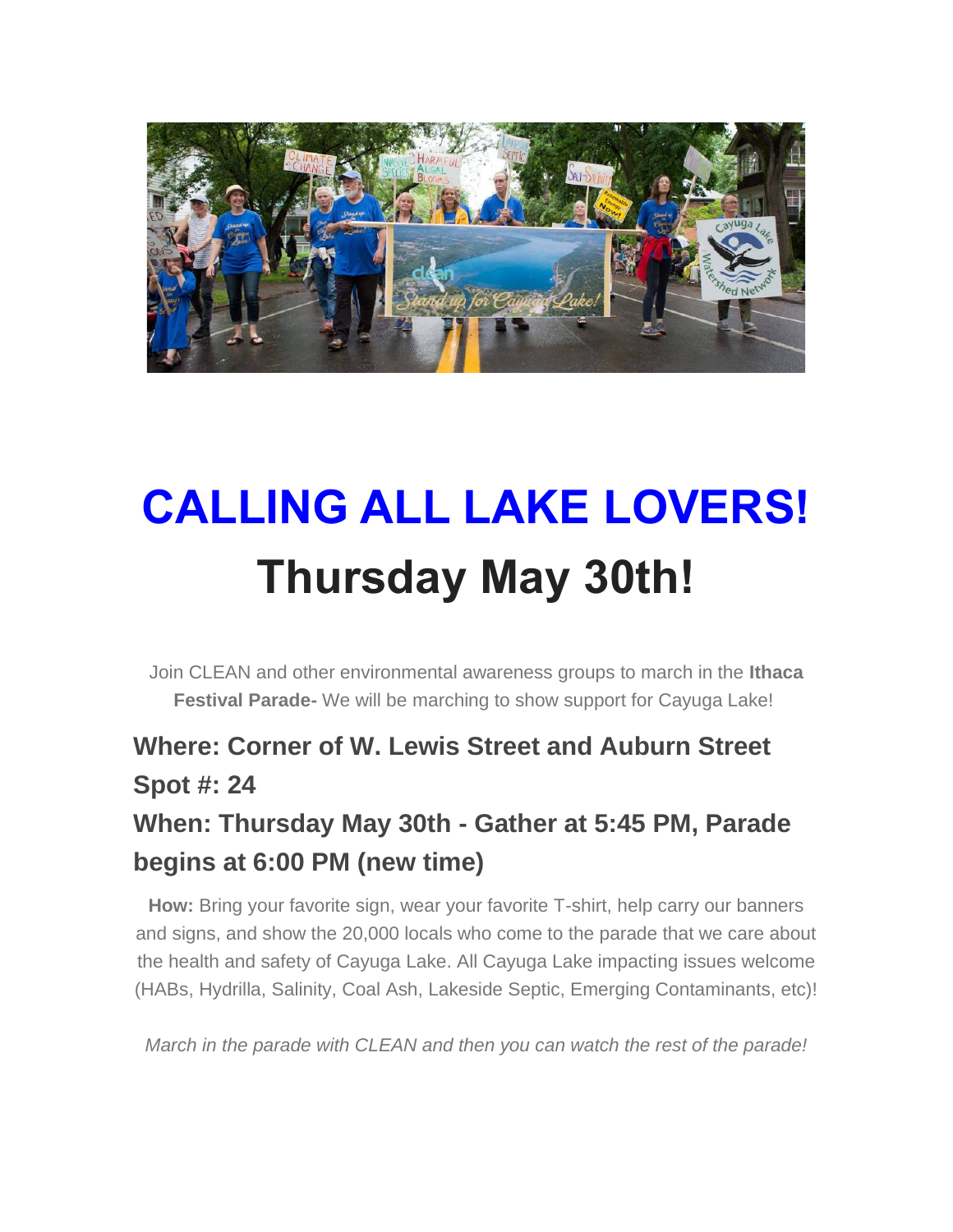Hope to see you Thursday May 30th! More details coming soon.

The CLEAN Team

# **CALLING ALL LAKE LOVERS! Thursday May 30th!**

Join CLEAN and other environmental awareness groups to march in the **Ithaca Festival Parade-** We will be marching to show support for Cayuga Lake!

### **Where: Corner of W. Lewis Street and Auburn Street. Spot #: 24 When: Thursday May 30th - Gather at 5:45 PM, Parade**

#### **begins at 6:00 PM (new time)**

**How:** Bring your favorite sign, wear your favorite T-shirt, help carry our banners and signs, and show the 20,000 locals who come to the parade that we care about the health and safety of Cayuga Lake. All Cayuga Lake impacting issues welcome (HABs, Hydrilla, Salinity, Coal Ash, Lakeside Septic, Emerging Contaminants, etc)!

*March in the parade with CLEAN and then you can watch the rest of the parade!*

Hope to see you Thursday May 30th! More details coming soon.

The CLEAN Team